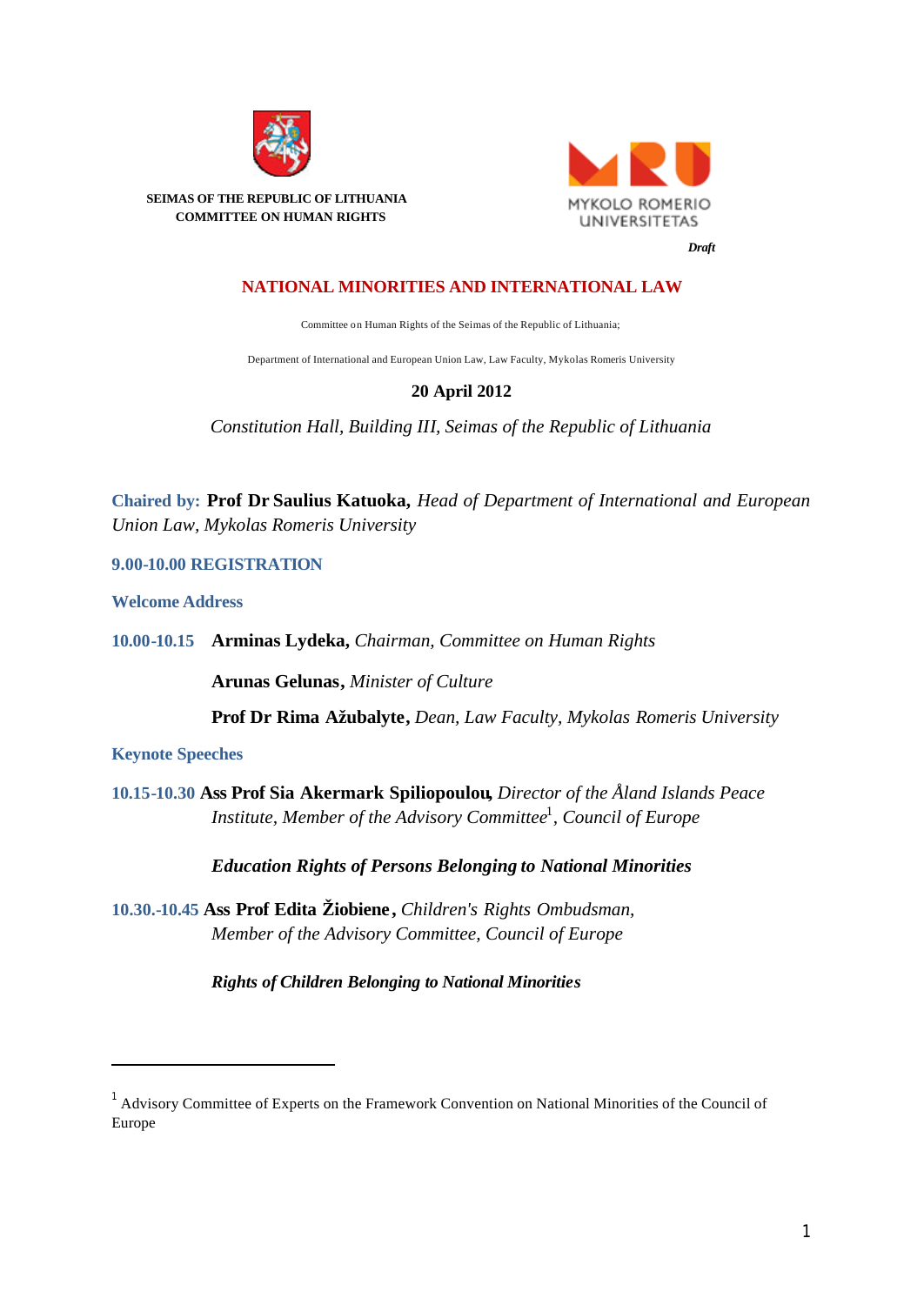**10.45-11.00 Charlotte Altenhoener-Dion,** *Secretariat of the Advisory Committee, Council of Europe*

## *Linguistic Rights of Persons Belonging to National Minorities*

**11.00-11.15 Vitalijus Karakorskis,** *Member of the Council of National Communities. The Jewish community* 

*National Minorities and the Public Service Broadcaster*

**11.15.-11.30 Adam Blaškevic,** *Representative of the Polish national community, Director of John Paul II High School*

*Education System and Integration of National Minorities* 

**11.30-11.45 Stanislav Vidtmann,** *Vice Minister of Culture*

*Main Aspects of the Policy on National Minorities in Lithuania*

**11.45-12.10 Coffee Break**

**Chaired by: Prof Dr Justinas Žilinskas,** *Department of International and European Union Law, Mykolas Romeris University*

**12.10-12.25 Prof Dr Saulius Katuoka,** *Head of Department of International and European Union Law, Law Faculty, Mykolas Romeris University*

*National Minorities as a Subject of International Law*

**12.25-12.40 Prof Dr Justinas Žilinskas,** *Department of International and European Union Law, Law Faculty, Mykolas Romeris University*

> *National Minorities and International Humanitarian Law: in Search for Instruments of Protection*

**12.40-12.55 Assoc. Prof. Laurynas Biekša,** *Department of International and European Union Law, Law Faculty, Mykolas Romeris University*

> *Problems in Implementation of Prohibition of Incitement to National or Religious Hatred*

- **12.55-14.00 Lunch Break**
- **14.00-14.15 Ass Prof Pavelas Ravluševicius,** *Department of International and European Union Law, Law Faculty*, *Mykolas Romeris University*

*National Minorities in the European Union Law: Application of the Nondiscrimination Principle*